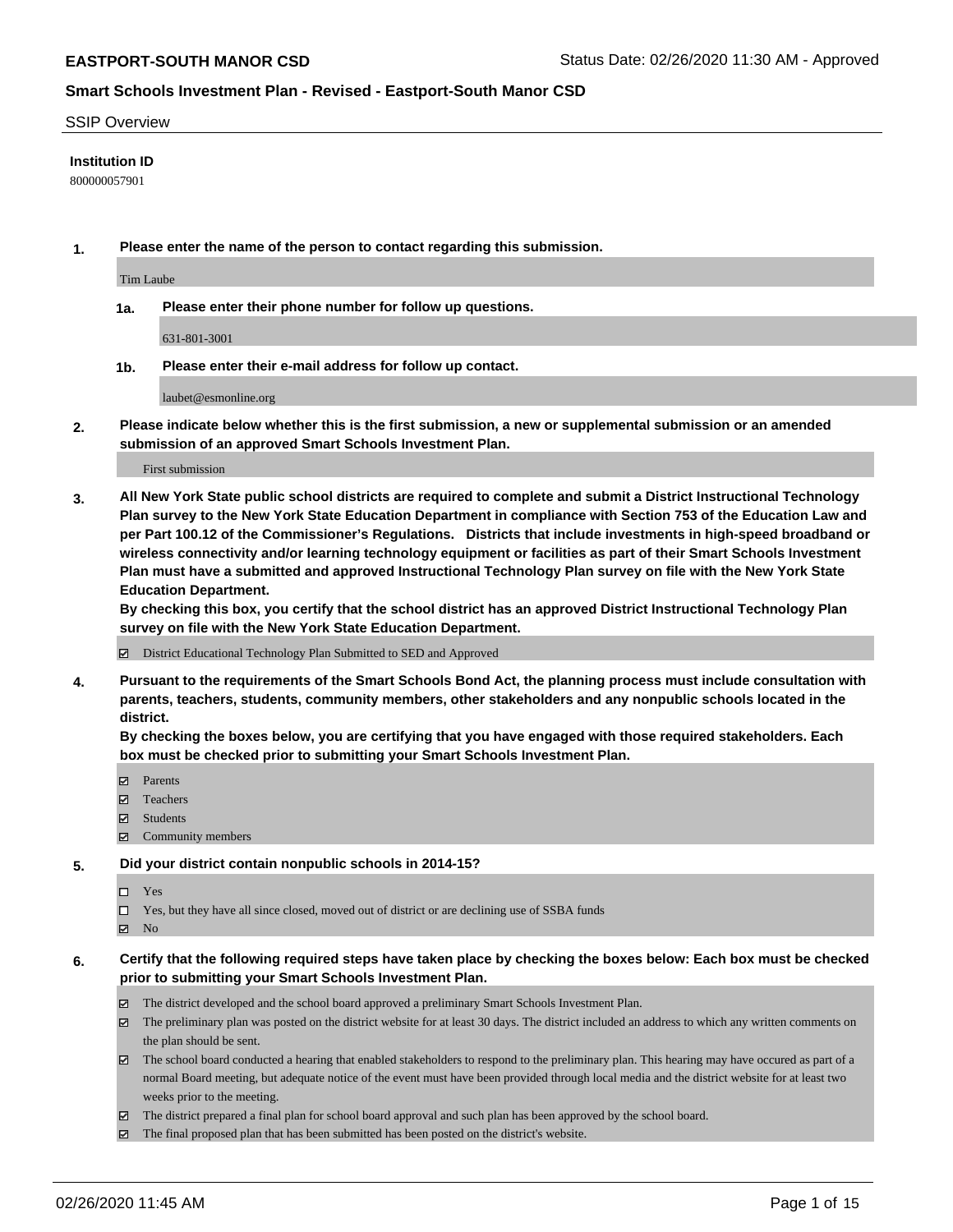SSIP Overview

**6a. Please upload the proposed Smart Schools Investment Plan (SSIP) that was posted on the district's website, along with any supporting materials. Note that this should be different than your recently submitted Educational Technology Survey. The Final SSIP, as approved by the School Board, should also be posted on the website and remain there during the course of the projects contained therein.**

Smart School Plan for the Web.Rev1.docx

**6b. Enter the webpage address where the final Smart Schools Investment Plan is posted. The Plan should remain posted for the life of the included projects.**

https://www.esmonline.org/Page/5769

**7. Please enter an estimate of the total number of students and staff that will benefit from this Smart Schools Investment Plan based on the cumulative projects submitted to date.**

3,300

**8. An LEA/School District may partner with one or more other LEA/School Districts to form a consortium to pool Smart Schools Bond Act funds for a project that meets all other Smart School Bond Act requirements. Each school district participating in the consortium will need to file an approved Smart Schools Investment Plan for the project and submit a signed Memorandum of Understanding that sets forth the details of the consortium including the roles of each respective district.**

 $\Box$  The district plans to participate in a consortium to partner with other school district(s) to implement a Smart Schools project.

### **9. Please enter the name and 6-digit SED Code for each LEA/School District participating in the Consortium.**

| Partner LEA/District | ISED BEDS Code |
|----------------------|----------------|
| (No Response)        | (No Response)  |

### **10. Please upload a signed Memorandum of Understanding with all of the participating Consortium partners.**

(No Response)

**11. Your district's Smart Schools Bond Act Allocation is:**

\$2,279,065

#### **12. Final 2014-15 BEDS Enrollment to calculate Nonpublic Sharing Requirement**

|            | Public Enrollment | Nonpublic Enrollment | Total Enrollment  | l Nonpublic Percentage |
|------------|-------------------|----------------------|-------------------|------------------------|
| Enrollment | 3,611             |                      | 3.611.00<br>J,O I | 0.00                   |

**13. This table compares each category budget total, as entered in that category's page, to the total expenditures listed in the category's expenditure table. Any discrepancies between the two must be resolved before submission.**

|                                          | Sub-Allocations | <b>Expenditure Totals</b> | Difference |
|------------------------------------------|-----------------|---------------------------|------------|
| <b>School Connectivity</b>               | 820.544.00      | 820,544.00                | 0.00       |
| Connectivity Projects for<br>Communities | 0.00            | 0.00                      | 0.00       |
| Classroom Technology                     | 0.00            | 0.00                      | 0.00       |
| Pre-Kindergarten Classrooms              | 0.00            | 0.00                      | 0.00       |
| Replace Transportable<br>Classrooms      | 0.00            | 0.00                      | 0.00       |
| <b>High-Tech Security Features</b>       | 1,458,521.00    | 1,458,521.00              | 0.00       |
| Nonpublic Loan                           | 0.00            | 0.00                      | 0.00       |
| Totals:                                  |                 |                           |            |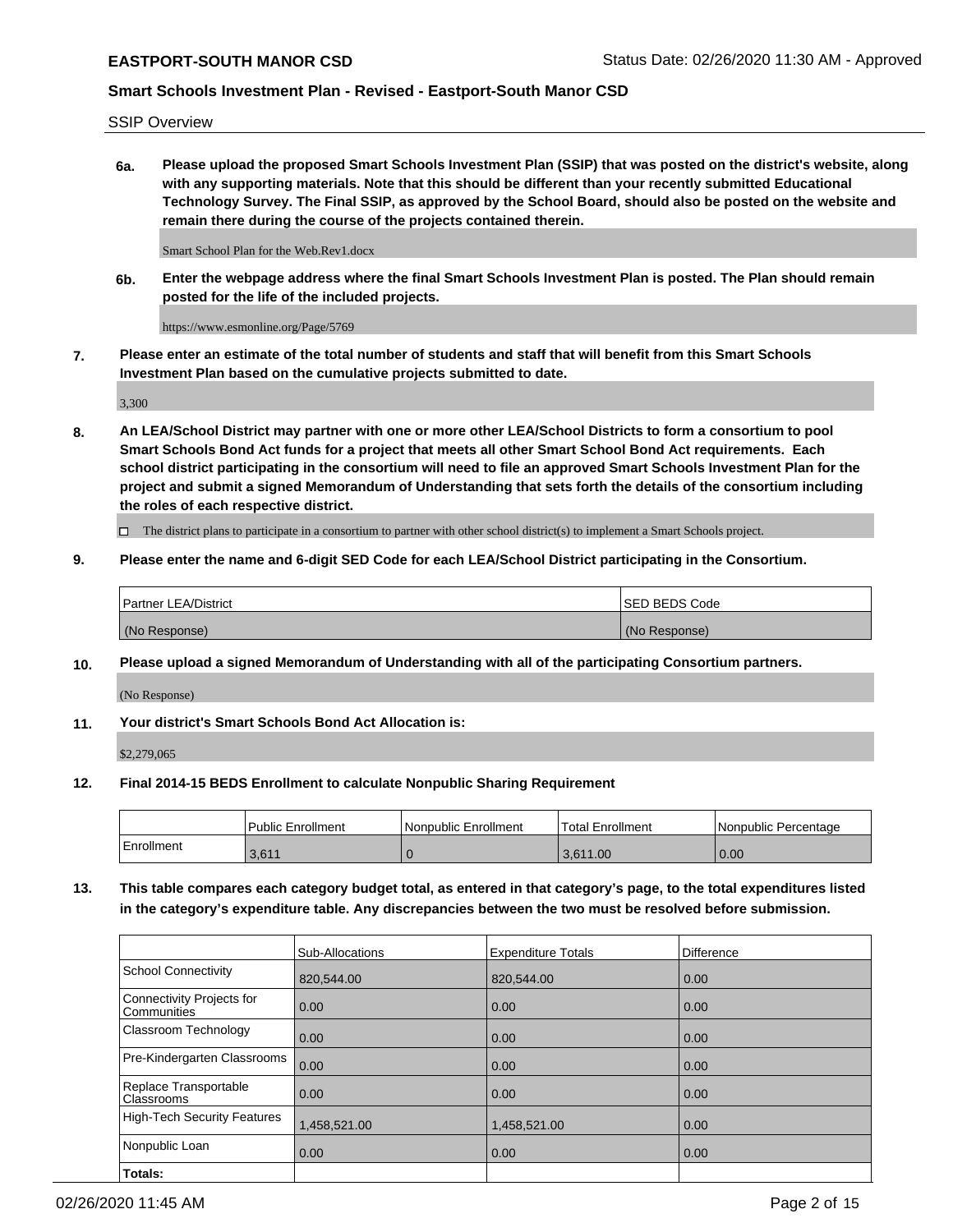SSIP Overview

| <b>Sub-Allocations</b> | <b>Expenditure Totals</b> | <b>Difference</b> |
|------------------------|---------------------------|-------------------|
| 2,279,065              | 2,279,065                 |                   |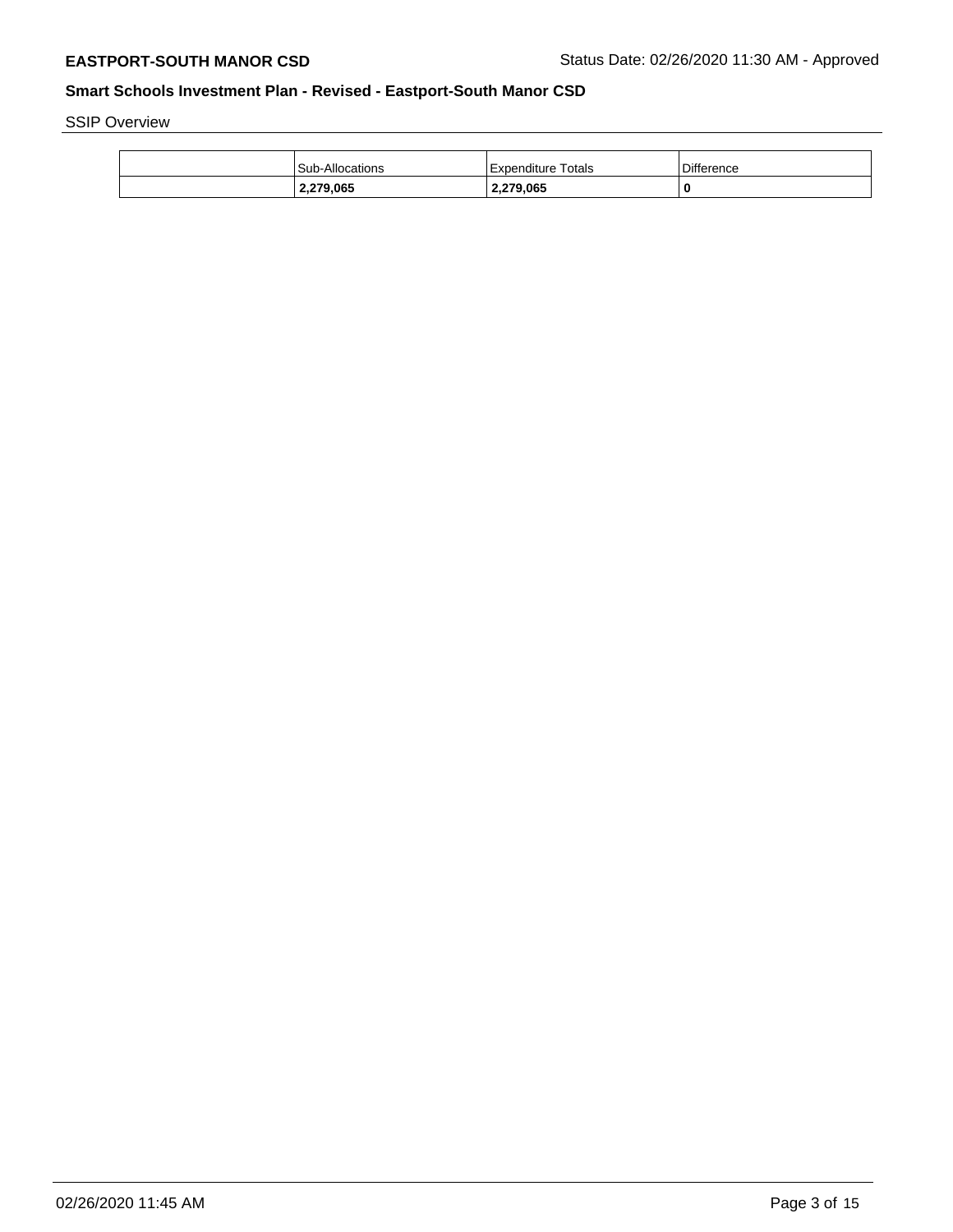School Connectivity

- **1. In order for students and faculty to receive the maximum benefit from the technology made available under the Smart Schools Bond Act, their school buildings must possess sufficient connectivity infrastructure to ensure that devices can be used during the school day. Smart Schools Investment Plans must demonstrate that:**
	- **• sufficient infrastructure that meets the Federal Communications Commission's 100 Mbps per 1,000 students standard currently exists in the buildings where new devices will be deployed, or**
	- **• is a planned use of a portion of Smart Schools Bond Act funds, or**
	- **• is under development through another funding source.**

**Smart Schools Bond Act funds used for technology infrastructure or classroom technology investments must increase the number of school buildings that meet or exceed the minimum speed standard of 100 Mbps per 1,000 students and staff within 12 months. This standard may be met on either a contracted 24/7 firm service or a "burstable" capability. If the standard is met under the burstable criteria, it must be:**

**1. Specifically codified in a service contract with a provider, and**

**2. Guaranteed to be available to all students and devices as needed, particularly during periods of high demand, such as computer-based testing (CBT) periods.**

**Please describe how your district already meets or is planning to meet this standard within 12 months of plan submission.**

**The district already meets this demand at its Eastport NOC with 1GB of INTERNET and with 1GB of INTERNET at the High School NOC. District enrollment is projected to be under 3,200 students for 2019-20.**

- **1a. If a district believes that it will be impossible to meet this standard within 12 months, it may apply for a waiver of this requirement, as described on the Smart Schools website. The waiver must be filed and approved by SED prior to submitting this survey.**
	- $\Box$  By checking this box, you are certifying that the school district has an approved waiver of this requirement on file with the New York State Education Department.
- **2. Connectivity Speed Calculator (Required). If the district currently meets the required speed, enter "Currently Met" in the last box: Expected Date When Required Speed Will be Met.**

|                  | l Number of     | Required Speed | Current Speed in Expected Speed |                | Expected Date                           |
|------------------|-----------------|----------------|---------------------------------|----------------|-----------------------------------------|
|                  | <b>Students</b> | lin Mbps       | <b>Mbps</b>                     | to be Attained | When Required                           |
|                  |                 |                |                                 |                | l Within 12 Months ISpeed Will be Met l |
| Calculated Speed | 3,300           | 330.00         | 1100Mb                          | 4GB            | Currently met                           |

**3. Describe how you intend to use Smart Schools Bond Act funds for high-speed broadband and/or wireless connectivity projects in school buildings.**

**The district will acquire additional wireless access points and wireless controllers to provide a ratio of 1 access point in each classroom, High density areas such as gymnasiums, cafeterias, and auditoriums will have sufficient access points, as well. Designated classrooms will also be configured with additional wireless for CBT testing. In addition, the district will upgrade its current switch infrastructure to provide high speed data transmission and processing.**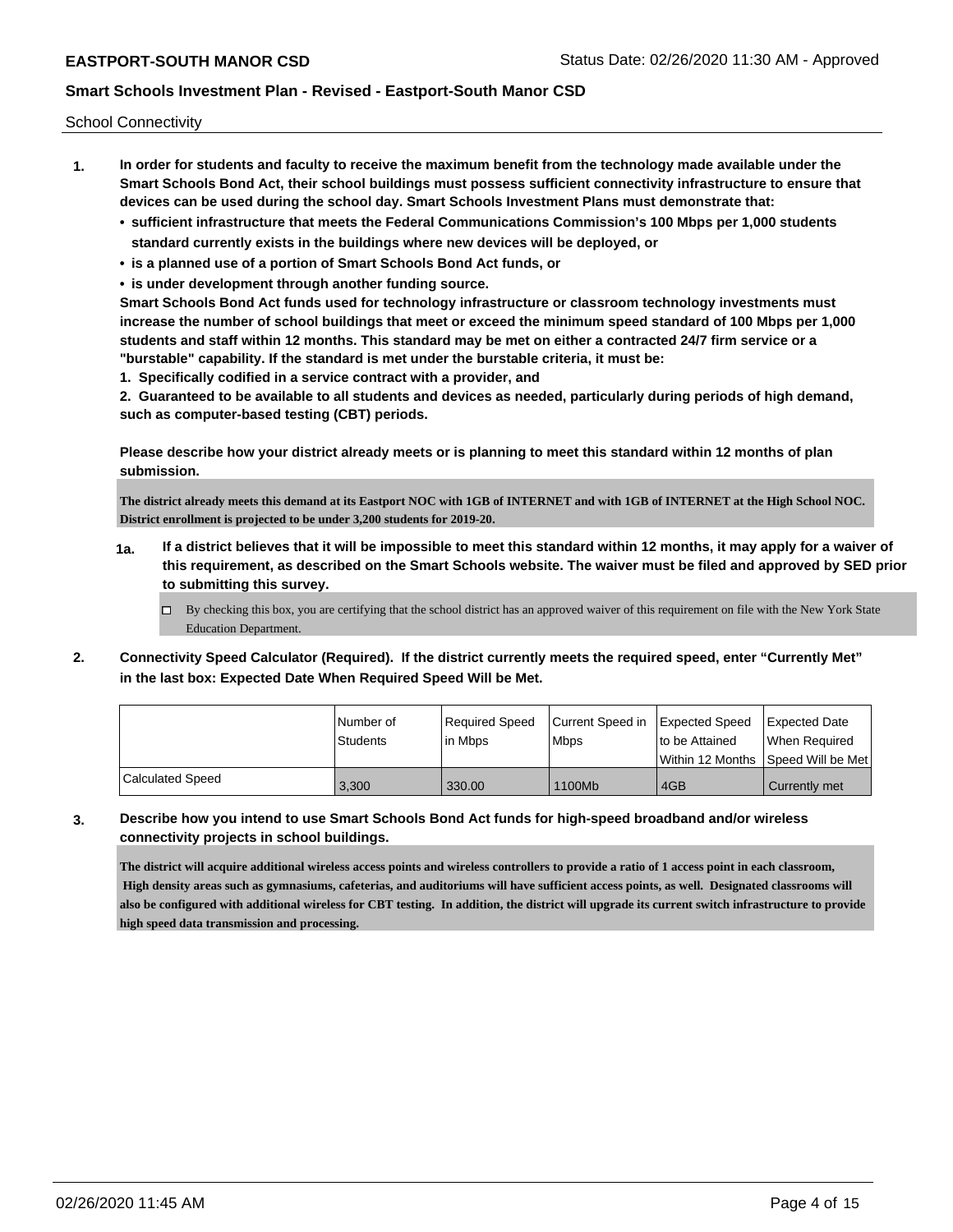School Connectivity

**4. Describe the linkage between the district's District Instructional Technology Plan and how the proposed projects will improve teaching and learning. (There should be a link between your response to this question and your responses to Question 1 in Section IV - NYSED Initiatives Alignment: "Explain how the district use of instructional technology will serve as a part of a comprehensive and sustained effort to support rigorous academic standards attainment and performance improvement for students."** 

**Your answer should also align with your answers to the questions in Section II - Strategic Technology Planning and the associated Action Steps in Section III - Action Plan.)**

**The ESM CSD CITI Plan is a district-wide initiative which will provide a minimum ratio of 1 laptop or 1 iPad for every 2 students in grades K-6 and additional access to laptops for students in grades 7-12. This will ensure that all students in all classes are able to participate in inquiry and project-based learning which embellishes opportunities for engaged learning during school hours and as part of instruction. In addition, the district is also encouraging students to make use of their own personal computing devices for instructional purposes via the district-wide BYOD Policy.**

**The CITI Plan integrates social learning platforms such as Google Apps for Education, and Schoology LMS to provide students with engaged, collaborative and digitally rich, social learning opportunities.** 

**As more technology is deployed through the district, and as more students begin to make use of BYOD, there will be a need to enhance the current switch and server infrastructure(s) to support this robust communications environment., There will also be a need for additional wi-fi as the district moves from a traditional wired infrastructure platform to a platform which supports multiple wireless devices.**

**As more and more student participate in these digitally-rich, collaborative learning environments, it is envisioned that there will be a need for video conferencing opportunities to provide students with the opportunity to extend their learning beyond the traditional classroom walls. Video conferencing is also seen as a cost effective solution to support advanced placement classes, home instruction, professional development, and school-to-home outreach.**

**Lastly, the District understands the importance of providing a safe and secure learning environment. To that end, the District will integrate all of their existing security systems into a single management system and add additional security cameras to all campuses.**

**5. If the district wishes to have students and staff access the Internet from wireless devices within the school building, or in close proximity to it, it must first ensure that it has a robust Wi-Fi network in place that has sufficient bandwidth to meet user demand.**

**Please describe how you have quantified this demand and how you plan to meet this demand.**

**The district will utilize Smart Bond funding to acquire additional wireless access points and wireless controllers to provide a ratio of 1 access point in each classroom. High density areas such as gymnasiums, cafeterias, and auditoriums will have sufficient access points, as well. Designated classrooms will also be configured with additional wireless to accommodate CBT testing. In addition, the district will upgrade its current switch and server infrastructure(s) to provide high speed data transmission and processing.** 

**6. Smart Schools plans with any expenditures in the School Connectivity category require a project number from the Office of Facilities Planning. Districts must submit an SSBA LOI and receive project numbers prior to submitting the SSIP. As indicated on the LOI, some projects may be eligible for a streamlined review and will not require a building permit.**

**Please indicate on a separate row each project number given to you by the Office of Facilities Planning.**

| <b>Project Number</b> |  |
|-----------------------|--|
| 58-09-12-06-7-999-002 |  |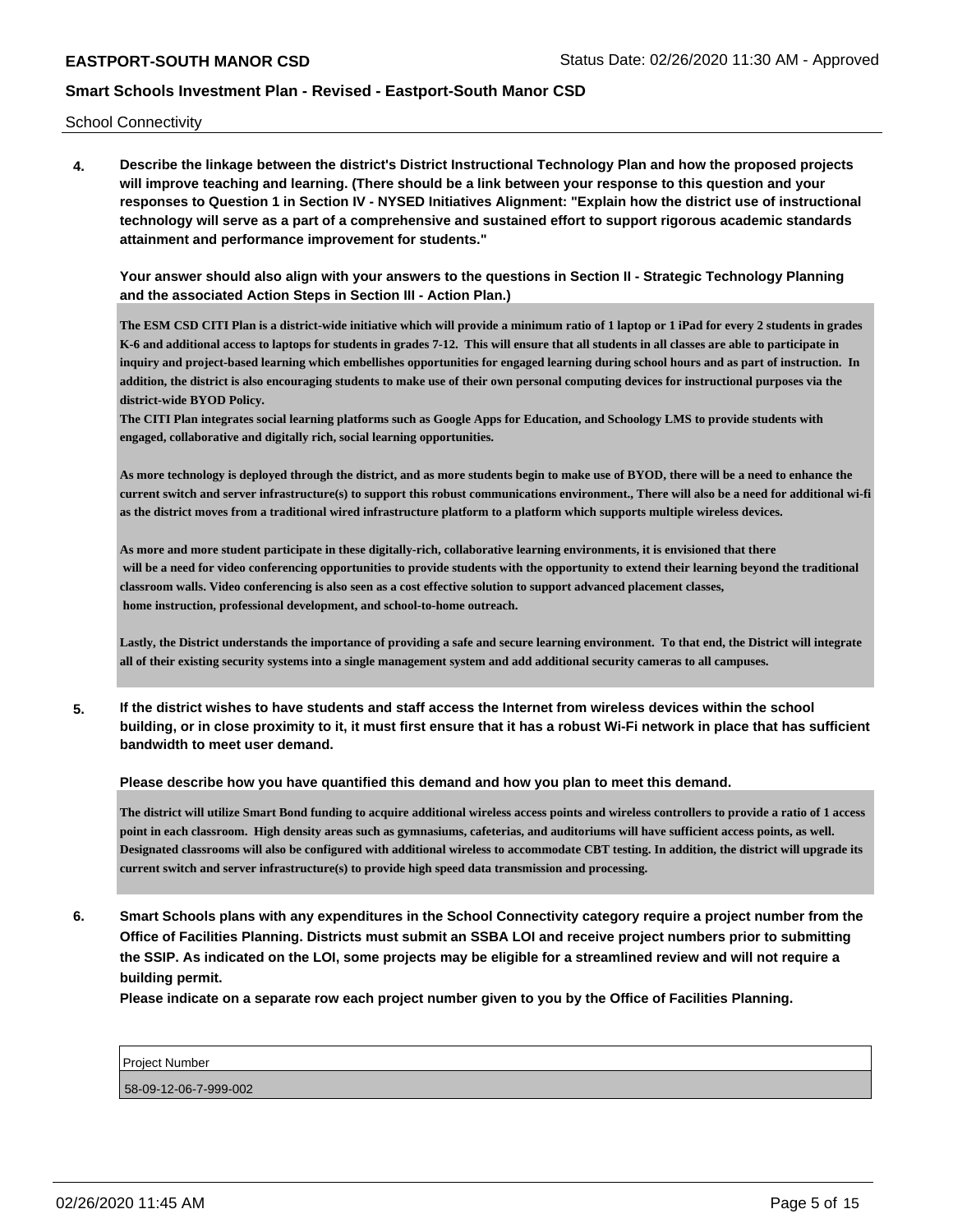### School Connectivity

**7. Certain high-tech security and connectivity infrastructure projects may be eligible for an expedited review process as determined by the Office of Facilities Planning.**

### **Was your project deemed eligible for streamlined review?**

No

### **8. Include the name and license number of the architect or engineer of record.**

| Name                     | License Number |
|--------------------------|----------------|
| <b>Richard Wiedersum</b> | 25398          |

# **9. Public Expenditures – Loanable (Counts toward the nonpublic loan calculation)**

| Select the allowable expenditure type.      | <b>PUBLIC</b> Items to be | Quantity         | Cost Per Item      | <b>Total Cost</b> |
|---------------------------------------------|---------------------------|------------------|--------------------|-------------------|
| Repeat to add another item under each type. | l Purchased               |                  |                    |                   |
| (No Response)                               | (No Response)             | (No<br>Response) | l (No<br>Response) | 0.00              |
|                                             |                           | 0                | 0.00               |                   |

# **10. Public Expenditures – Non-Loanable (Does not count toward nonpublic loan calculation)**

| Select the allowable expenditure<br>type.<br>Repeat to add another item under<br>each type. | <b>PUBLIC</b> Items to be purchased         | Quantity | Cost per Item | <b>Total Cost</b> |
|---------------------------------------------------------------------------------------------|---------------------------------------------|----------|---------------|-------------------|
| <b>Network/Access Costs</b>                                                                 | <b>Network Intregation Services</b>         | 1        | 18,112.00     | 18,112.00         |
| Network/Access Costs                                                                        | <b>Exterior Access Points</b>               | 26       | 1.449.00      | 37,674.00         |
| <b>Connections/Components</b>                                                               | Cat 6a Cabling                              | 344      | 518.00        | 178,192.00        |
| <b>Network/Access Costs</b>                                                                 | Controller                                  | 2        | 14,490.00     | 28,980.00         |
| Network/Access Costs                                                                        | <b>Wirelss Network Intergation Services</b> | 1        | 37,331.00     | 37,331.00         |
| <b>Connections/Components</b>                                                               | Patch Cables - Cat 6                        | 275      | 12.00         | 3,300.00          |
| <b>Connections/Components</b>                                                               | Patch Cable - Fiber Optic                   | 35       | 43.00         | 1,505.00          |
| Network/Access Costs                                                                        | <b>Network Switches</b>                     | 106      | 2.234.00      | 236,804.00        |
| Network/Access Costs                                                                        | <b>High Density Access Points</b>           | 26       | 1,026.00      | 26,676.00         |
| Connections/Components                                                                      | Fibere Optic Backbone Cables                | 6        | 7,477.00      | 44,862.00         |
| <b>Network/Access Costs</b>                                                                 | Aggregate Network Switches                  | 4        | 3,743.00      | 14,972.00         |
| Network/Access Costs                                                                        | <b>Access Points</b>                        | 292      | 658.00        | 192,136.00        |
|                                                                                             |                                             | 1,118    | 87.093.00     | 820,544           |

### **11. Final 2014-15 BEDS Enrollment to calculate Nonpublic Sharing Requirement (no changes allowed.)**

|            | <b>Public Enrollment</b> | Nonpublic Enrollment | Total Enrollment | Nonpublic Percentage |
|------------|--------------------------|----------------------|------------------|----------------------|
| Enrollment | 3.611                    |                      | 3.611.00         | 0.00                 |

#### **12. Total Public Budget - Loanable (Counts toward the nonpublic loan calculation)**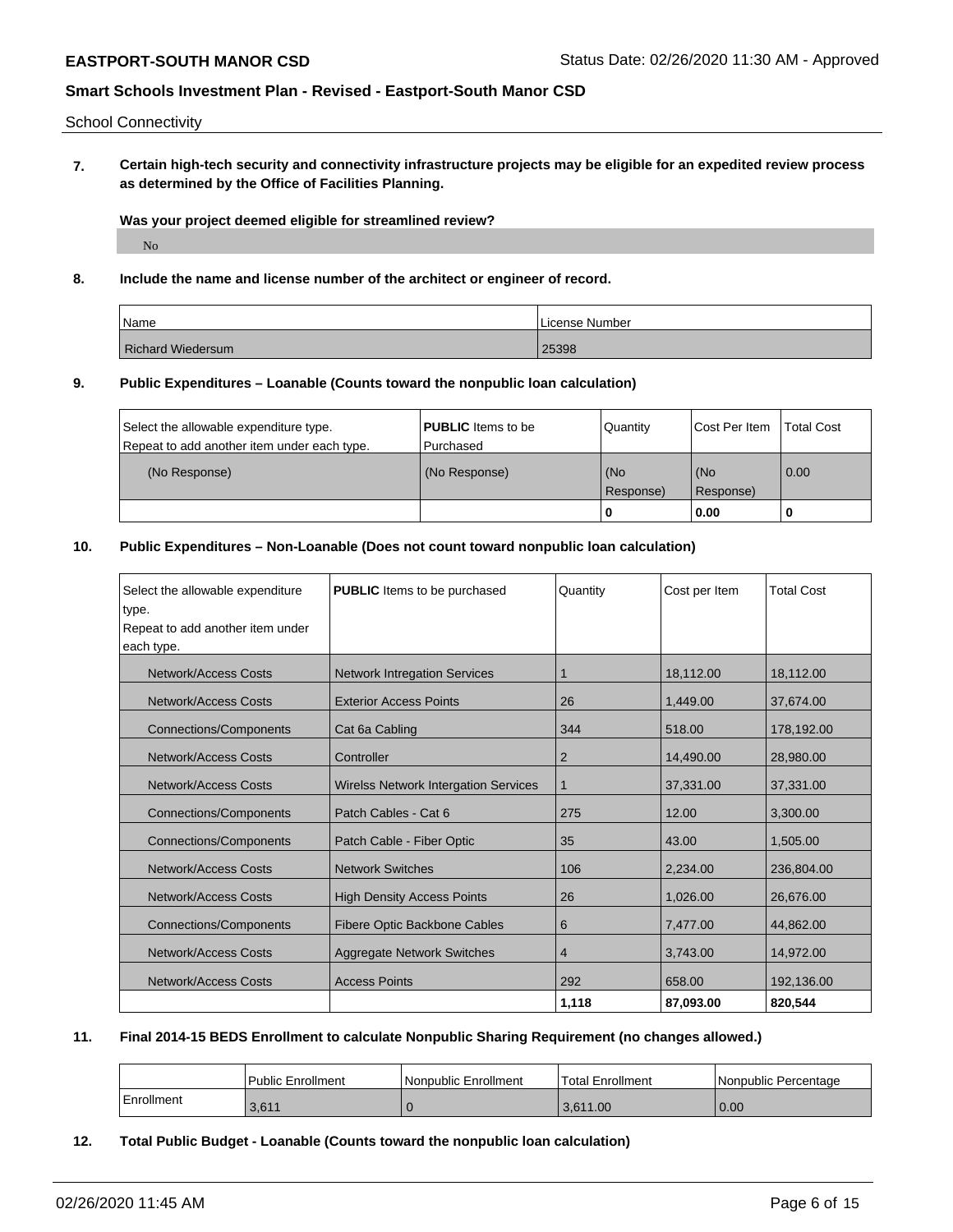School Connectivity

|                                               | <b>Public Allocations</b> | <b>Estimated Nonpublic Loan</b> | <b>Estimated Total Sub-Allocations</b> |
|-----------------------------------------------|---------------------------|---------------------------------|----------------------------------------|
|                                               |                           | Amount                          |                                        |
| Network/Access Costs                          | (No Response)             | 0.00                            | 0.00                                   |
| School Internal Connections and<br>Components | (No Response)             | 0.00                            | 0.00                                   |
| Other                                         | (No Response)             | 0.00                            | 0.00                                   |
| Totals:                                       | 0.00                      | 0                               | u                                      |

### **13. Total Public Budget – Non-Loanable (Does not count toward the nonpublic loan calculation)**

|                                            | Sub-<br>Allocation |
|--------------------------------------------|--------------------|
| Network/Access Costs                       | 592,685.00         |
| Outside Plant Costs                        | (No Response)      |
| School Internal Connections and Components | 227,859.00         |
| Professional Services                      | (No Response)      |
| Testing                                    | (No Response)      |
| <b>Other Upfront Costs</b>                 | (No Response)      |
| <b>Other Costs</b>                         | (No Response)      |
| Totals:                                    | 820,544.00         |

### **14. School Connectivity Totals**

|                          | Total Sub-Allocations |
|--------------------------|-----------------------|
| Total Loanable Items     | $\overline{0.00}$     |
| Total Non-Ioanable Items | 820,544.00            |
| <b>Totals:</b>           | 820,544               |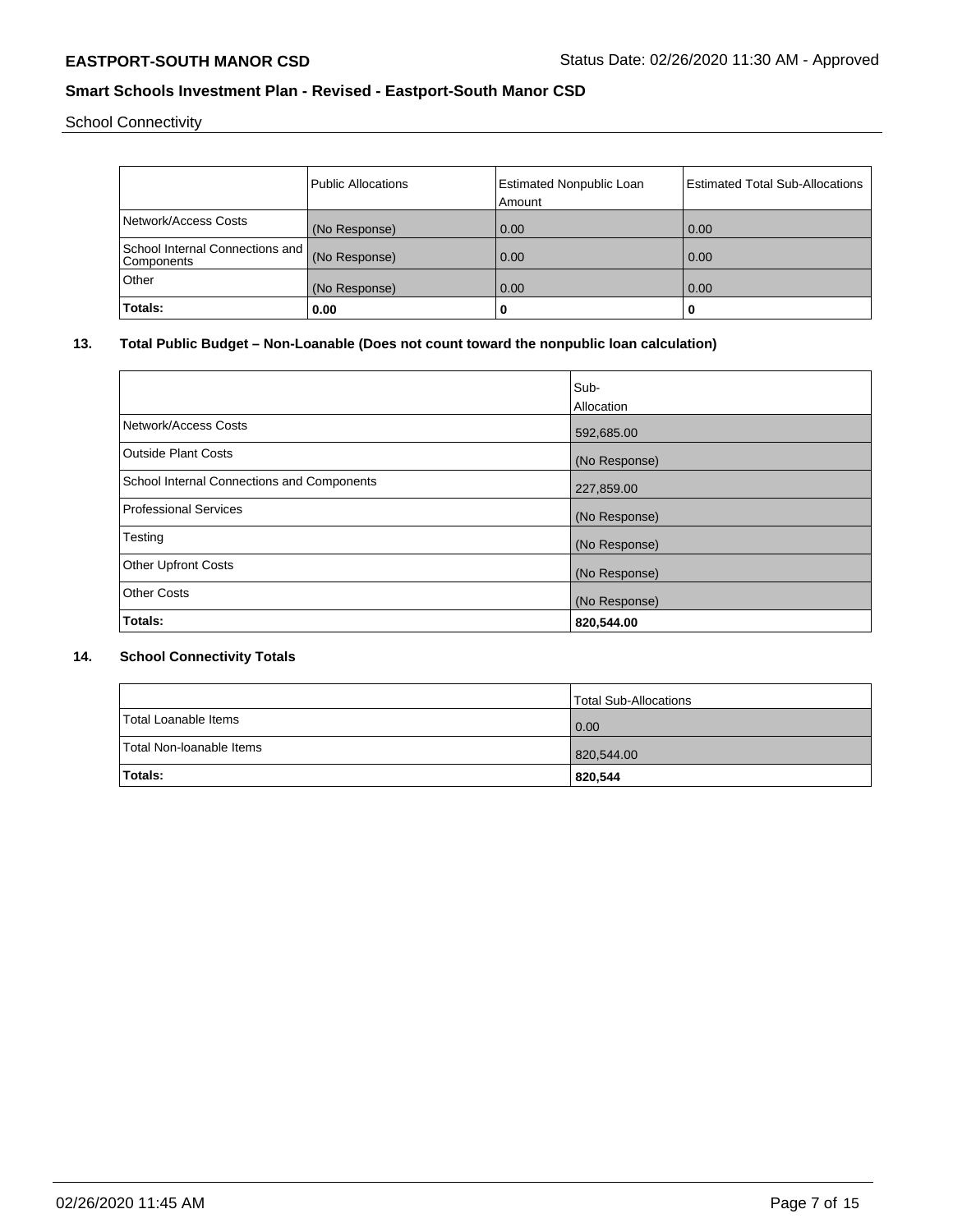Community Connectivity (Broadband and Wireless)

**1. Describe how you intend to use Smart Schools Bond Act funds for high-speed broadband and/or wireless connectivity projects in the community.**

(No Response)

**2. Please describe how the proposed project(s) will promote student achievement and increase student and/or staff access to the Internet in a manner that enhances student learning and/or instruction outside of the school day and/or school building.**

(No Response)

**3. Community connectivity projects must comply with all the necessary local building codes and regulations (building and related permits are not required prior to plan submission).**

 $\boxtimes$  I certify that we will comply with all the necessary local building codes and regulations.

**4. Please describe the physical location of the proposed investment.**

(No Response)

**5. Please provide the initial list of partners participating in the Community Connectivity Broadband Project, along with their Federal Tax Identification (Employer Identification) number.**

| <b>Project Partners</b> | l Federal ID # |
|-------------------------|----------------|
| (No Response)           | (No Response)  |

**6. Please detail the type, quantity, per unit cost and total cost of the eligible items under each sub-category.**

| Select the allowable expenditure | Item to be purchased | Quantity      | Cost per Item | <b>Total Cost</b> |
|----------------------------------|----------------------|---------------|---------------|-------------------|
| type.                            |                      |               |               |                   |
| Repeat to add another item under |                      |               |               |                   |
| each type.                       |                      |               |               |                   |
| (No Response)                    | (No Response)        | (No Response) | (No Response) | 0.00              |
|                                  |                      | o             | 0.00          |                   |

**7. If you are submitting an allocation for Community Connectivity, complete this table.**

**Note that the calculated Total at the bottom of the table must equal the Total allocation for this category that you entered in the SSIP Overview overall budget.**

|                             | Sub-Allocation |
|-----------------------------|----------------|
| Network/Access Costs        | 0.00           |
| <b>Outside Plant Costs</b>  | 0.00           |
| <b>Tower Costs</b>          | 0.00           |
| Customer Premises Equipment | 0.00           |
| Professional Services       | 0.00           |
| Testing                     | 0.00           |
| <b>Other Upfront Costs</b>  | 0.00           |
| <b>Other Costs</b>          | 0.00           |
| Totals:                     | 0.00           |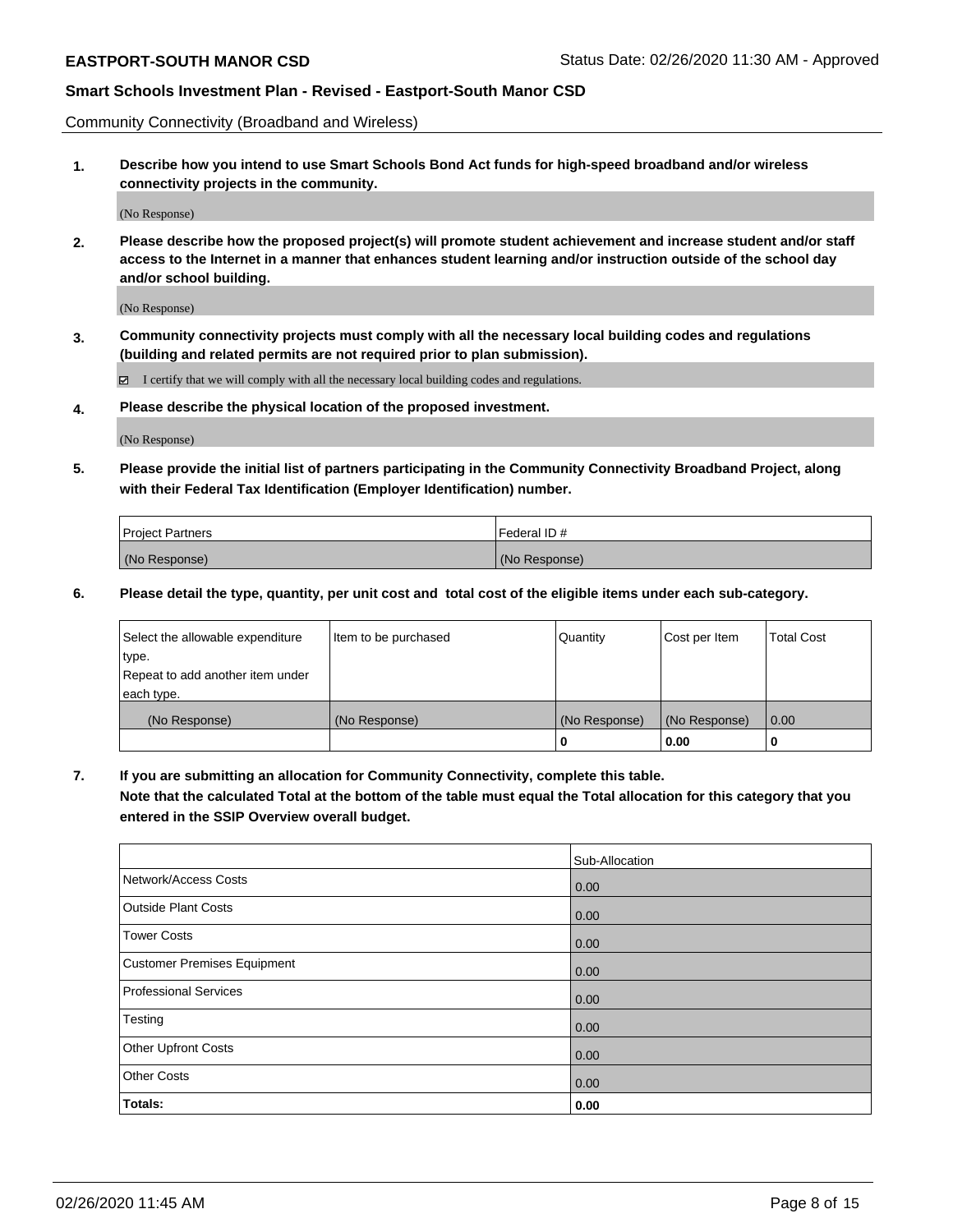### Classroom Learning Technology

**1. In order for students and faculty to receive the maximum benefit from the technology made available under the Smart Schools Bond Act, their school buildings must possess sufficient connectivity infrastructure to ensure that devices can be used during the school day. Smart Schools Investment Plans must demonstrate that sufficient infrastructure that meets the Federal Communications Commission's 100 Mbps per 1,000 students standard currently exists in the buildings where new devices will be deployed, or is a planned use of a portion of Smart Schools Bond Act funds, or is under development through another funding source. Smart Schools Bond Act funds used for technology infrastructure or classroom technology investments must increase the number of school buildings that meet or exceed the minimum speed standard of 100 Mbps per 1,000 students and staff within 12 months. This standard may be met on either a contracted 24/7 firm service or a**

- **"burstable" capability. If the standard is met under the burstable criteria, it must be:**
- **1. Specifically codified in a service contract with a provider, and**

**2. Guaranteed to be available to all students and devices as needed, particularly during periods of high demand, such as computer-based testing (CBT) periods.**

**Please describe how your district already meets or is planning to meet this standard within 12 months of plan submission.**

(No Response)

- **1a. If a district believes that it will be impossible to meet this standard within 12 months, it may apply for a waiver of this requirement, as described on the Smart Schools website. The waiver must be filed and approved by SED prior to submitting this survey.**
	- By checking this box, you are certifying that the school district has an approved waiver of this requirement on file with the New York State Education Department.
- **2. Connectivity Speed Calculator (Required). If the district currently meets the required speed, enter "Currently Met" in the last box: Expected Date When Required Speed Will be Met.**

|                  | l Number of | Required Speed | Current Speed in | Expected Speed | Expected Date                           |
|------------------|-------------|----------------|------------------|----------------|-----------------------------------------|
|                  | Students    | in Mbps        | l Mbps           | to be Attained | When Required                           |
|                  |             |                |                  |                | l Within 12 Months ISpeed Will be Met l |
| Calculated Speed | 3.665       | 366.50         | 1100Mb           | 4GB            | 7/2017                                  |

**3. If the district wishes to have students and staff access the Internet from wireless devices within the school building, or in close proximity to it, it must first ensure that it has a robust Wi-Fi network in place that has sufficient bandwidth to meet user demand.**

**Please describe how you have quantified this demand and how you plan to meet this demand.**

(No Response)

**4. All New York State public school districts are required to complete and submit an Instructional Technology Plan survey to the New York State Education Department in compliance with Section 753 of the Education Law and per Part 100.12 of the Commissioner's Regulations.**

**Districts that include educational technology purchases as part of their Smart Schools Investment Plan must have a submitted and approved Instructional Technology Plan survey on file with the New York State Education Department.**

- By checking this box, you are certifying that the school district has an approved Instructional Technology Plan survey on file with the New York State Education Department.
- **5. Describe the devices you intend to purchase and their compatibility with existing or planned platforms or systems. Specifically address the adequacy of each facility's electrical, HVAC and other infrastructure necessary to install and support the operation of the planned technology.**

(No Response)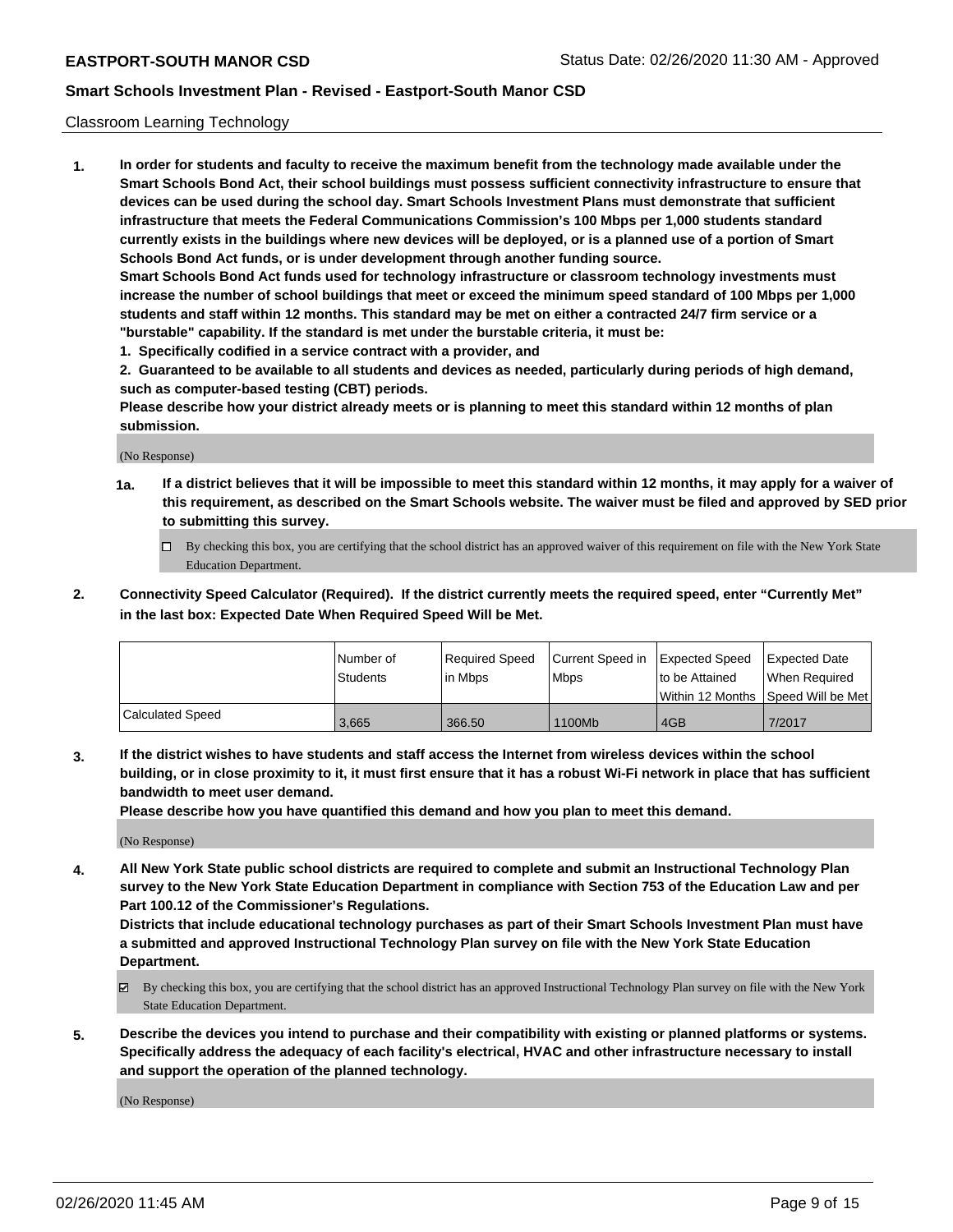### Classroom Learning Technology

- **6. Describe how the proposed technology purchases will:**
	- **> enhance differentiated instruction;**
	- **> expand student learning inside and outside the classroom;**
	- **> benefit students with disabilities and English language learners; and**
	- **> contribute to the reduction of other learning gaps that have been identified within the district.**

**The expectation is that districts will place a priority on addressing the needs of students who struggle to succeed in a rigorous curriculum. Responses in this section should specifically address this concern and align with the district's Instructional Technology Plan (in particular Question 2 of E. Curriculum and Instruction: "Does the district's instructional technology plan address the needs of students with disabilities to ensure equitable access to instruction, materials and assessments?" and Question 3 of the same section: "Does the district's instructional technology plan address the provision of assistive technology specifically for students with disabilities to ensure access to and participation in the general curriculum?")**

**In addition, describe how the district ensures equitable access to instruction, materials and assessments and participation in the general curriculum for both SWD and English Language Learners/Multilingual Learners (ELL/MLL) students.**

(No Response)

**7. Where appropriate, describe how the proposed technology purchases will enhance ongoing communication with parents and other stakeholders and help the district facilitate technology-based regional partnerships, including distance learning and other efforts.**

(No Response)

**8. Describe the district's plan to provide professional development to ensure that administrators, teachers and staff can employ the technology purchased to enhance instruction successfully.**

**Note: This response should be aligned and expanded upon in accordance with your district's response to Question 1 of F. Professional Development of your Instructional Technology Plan: "Please provide a summary of professional development offered to teachers and staff, for the time period covered by this plan, to support technology to enhance teaching and learning. Please include topics, audience and method of delivery within your summary."**

(No Response)

- **9. Districts must contact one of the SUNY/CUNY teacher preparation programs listed on the document on the left side of the page that supplies the largest number of the district's new teachers to request advice on innovative uses and best practices at the intersection of pedagogy and educational technology.**
	- By checking this box, you certify that you have contacted the SUNY/CUNY teacher preparation program that supplies the largest number of your new teachers to request advice on these issues.
	- **9a. Please enter the name of the SUNY or CUNY Institution that you contacted.**

(No Response)

**9b. Enter the primary Institution phone number.**

(No Response)

**9c. Enter the name of the contact person with whom you consulted and/or will be collaborating with on innovative uses of technology and best practices.**

(No Response)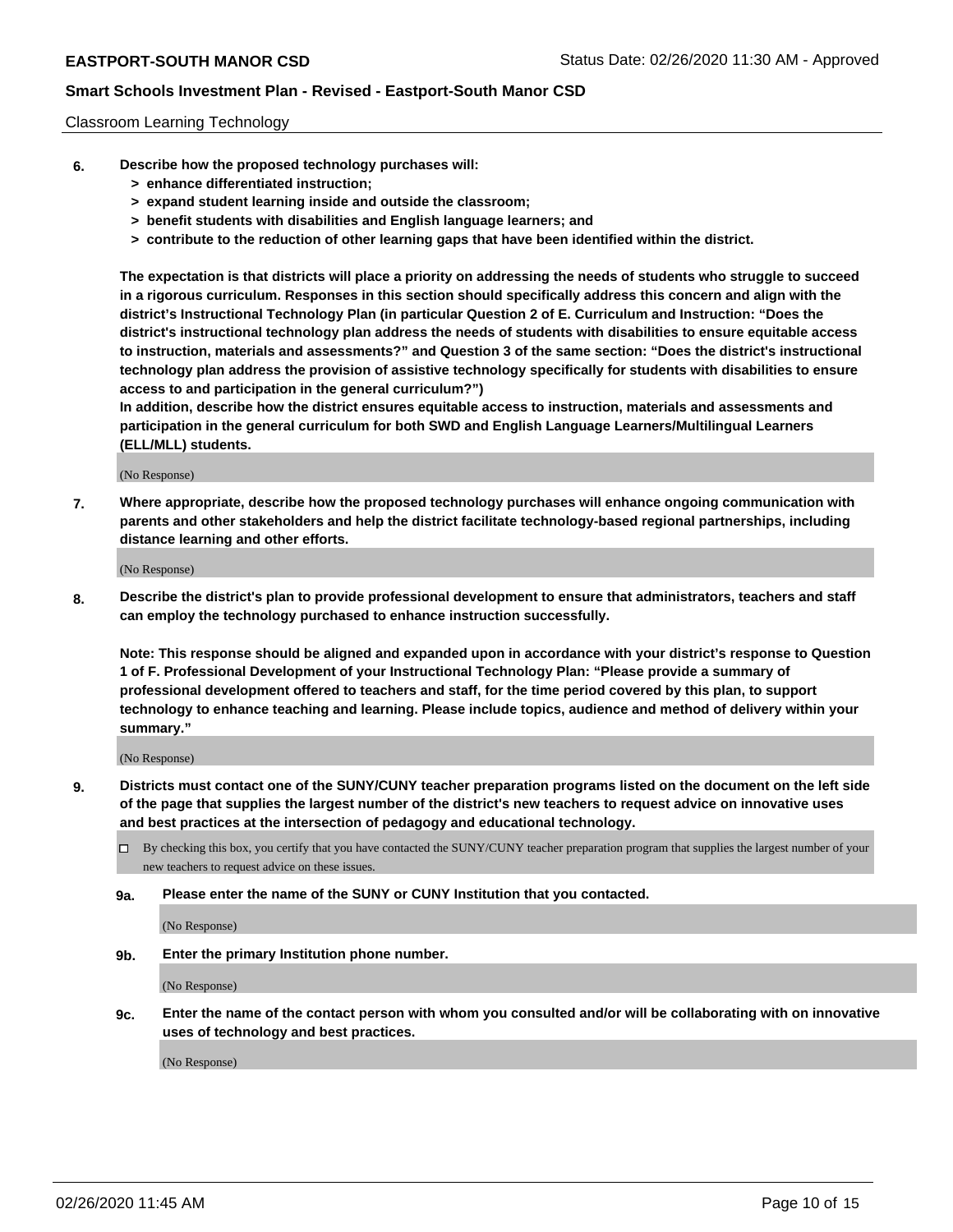### Classroom Learning Technology

**10. To ensure the sustainability of technology purchases made with Smart Schools funds, districts must demonstrate a long-term plan to maintain and replace technology purchases supported by Smart Schools Bond Act funds. This sustainability plan shall demonstrate a district's capacity to support recurring costs of use that are ineligible for Smart Schools Bond Act funding such as device maintenance, technical support, Internet and wireless fees, maintenance of hotspots, staff professional development, building maintenance and the replacement of incidental items. Further, such a sustainability plan shall include a long-term plan for the replacement of purchased devices and equipment at the end of their useful life with other funding sources.**

 $\Box$  By checking this box, you certify that the district has a sustainability plan as described above.

**11. Districts must ensure that devices purchased with Smart Schools Bond funds will be distributed, prepared for use, maintained and supported appropriately. Districts must maintain detailed device inventories in accordance with generally accepted accounting principles.**

By checking this box, you certify that the district has a distribution and inventory management plan and system in place.

**12. Please detail the type, quantity, per unit cost and total cost of the eligible items under each sub-category.**

| Select the allowable expenditure | Iltem to be Purchased | Quantity      | Cost per Item | <b>Total Cost</b> |
|----------------------------------|-----------------------|---------------|---------------|-------------------|
| type.                            |                       |               |               |                   |
| Repeat to add another item under |                       |               |               |                   |
| each type.                       |                       |               |               |                   |
| (No Response)                    | (No Response)         | (No Response) | (No Response) | 0.00              |
| (No Response)                    | (No Response)         | (No Response) | (No Response) | 0.00              |
| <b>Other Costs</b>               | (No Response)         | (No Response) | (No Response) | 0.00              |
|                                  |                       | 0             | 0.00          | 0                 |

### **13. Final 2014-15 BEDS Enrollment to calculate Nonpublic Sharing Requirement (no changes allowed.)**

|            | Public Enrollment | Nonpublic Enrollment | l Total Enrollment | Nonpublic<br>l Percentage |
|------------|-------------------|----------------------|--------------------|---------------------------|
| Enrollment | 3,611             |                      | 3.611.00           | 0.00                      |

### **14. If you are submitting an allocation for Classroom Learning Technology complete this table.**

|                          | Public School Sub-Allocation | <b>Estimated Nonpublic Loan</b><br>Amount<br>(Based on Percentage Above) | Estimated Total Public and<br>Nonpublic Sub-Allocation |
|--------------------------|------------------------------|--------------------------------------------------------------------------|--------------------------------------------------------|
| Interactive Whiteboards  | 0.00                         | 0.00                                                                     | 0.00                                                   |
| <b>Computer Servers</b>  | (No Response)                | 0.00                                                                     | 0.00                                                   |
| <b>Desktop Computers</b> | 0.00                         | 0.00                                                                     | 0.00                                                   |
| <b>Laptop Computers</b>  | (No Response)                | 0.00                                                                     | 0.00                                                   |
| <b>Tablet Computers</b>  | (No Response)                | 0.00                                                                     | 0.00                                                   |
| <b>Other Costs</b>       | (No Response)                | 0.00                                                                     | 0.00                                                   |
| Totals:                  | 0.00                         | 0                                                                        | 0                                                      |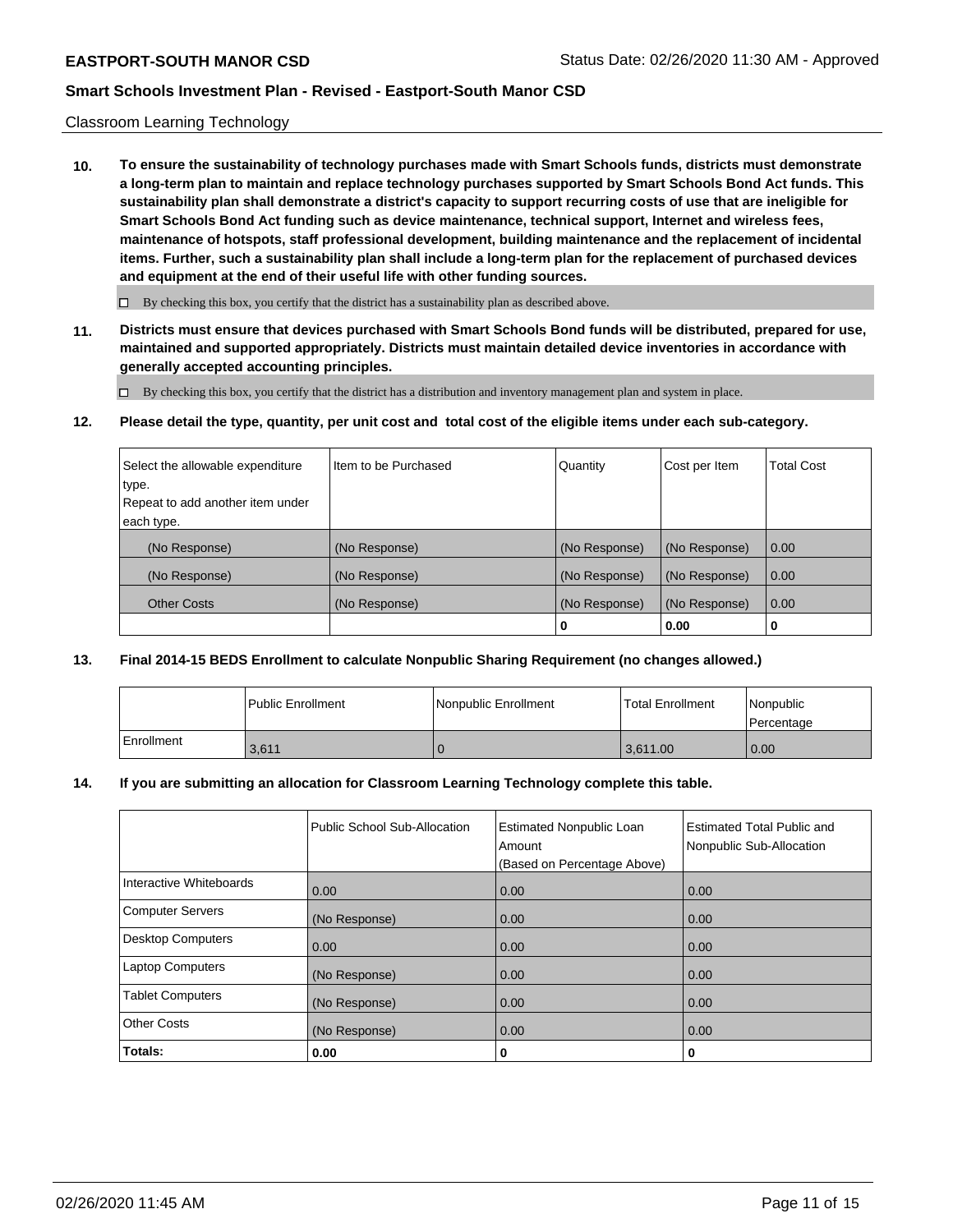#### Pre-Kindergarten Classrooms

**1. Provide information regarding how and where the district is currently serving pre-kindergarten students and justify the need for additional space with enrollment projections over 3 years.**

(No Response)

- **2. Describe the district's plan to construct, enhance or modernize education facilities to accommodate prekindergarten programs. Such plans must include:**
	- **Specific descriptions of what the district intends to do to each space;**
	- **An affirmation that new pre-kindergarten classrooms will contain a minimum of 900 square feet per classroom;**
	- **The number of classrooms involved;**
	- **The approximate construction costs per classroom; and**
	- **Confirmation that the space is district-owned or has a long-term lease that exceeds the probable useful life of the improvements.**

(No Response)

**3. Smart Schools Bond Act funds may only be used for capital construction costs. Describe the type and amount of additional funds that will be required to support ineligible ongoing costs (e.g. instruction, supplies) associated with any additional pre-kindergarten classrooms that the district plans to add.**

(No Response)

**4. All plans and specifications for the erection, repair, enlargement or remodeling of school buildings in any public school district in the State must be reviewed and approved by the Commissioner. Districts that plan capital projects using their Smart Schools Bond Act funds will undergo a Preliminary Review Process by the Office of Facilities Planning.**

**Please indicate on a separate row each project number given to you by the Office of Facilities Planning.**

| Project Number |  |
|----------------|--|
| (No Response)  |  |
|                |  |

**5. Please detail the type, quantity, per unit cost and total cost of the eligible items under each sub-category.**

| Select the allowable expenditure | Item to be purchased | Quantity      | Cost per Item | <b>Total Cost</b> |
|----------------------------------|----------------------|---------------|---------------|-------------------|
| type.                            |                      |               |               |                   |
| Repeat to add another item under |                      |               |               |                   |
| each type.                       |                      |               |               |                   |
| (No Response)                    | (No Response)        | (No Response) | (No Response) | 0.00              |
|                                  |                      | υ             | 0.00          |                   |

**6. If you have made an allocation for Pre-Kindergarten Classrooms, complete this table. Note that the calculated Total at the bottom of the table must equal the Total allocation for this category that you entered in the SSIP Overview overall budget.**

|                                          | Sub-Allocation |
|------------------------------------------|----------------|
| Construct Pre-K Classrooms               | 0.00           |
| Enhance/Modernize Educational Facilities | 0.00           |
| <b>Other Costs</b>                       | 0.00           |
| Totals:                                  | 0.00           |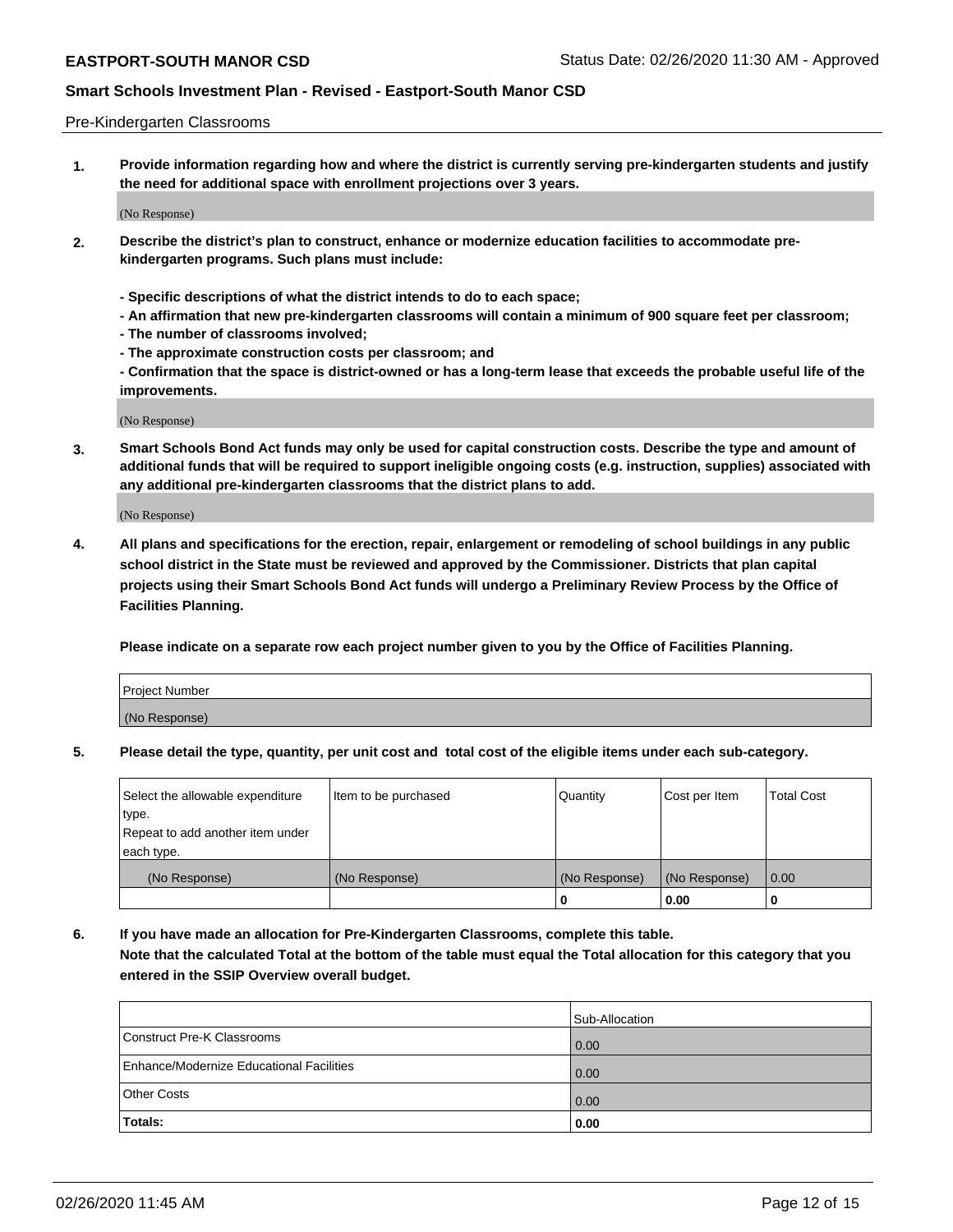Replace Transportable Classrooms

**1. Describe the district's plan to construct, enhance or modernize education facilities to provide high-quality instructional space by replacing transportable classrooms.**

(No Response)

**2. All plans and specifications for the erection, repair, enlargement or remodeling of school buildings in any public school district in the State must be reviewed and approved by the Commissioner. Districts that plan capital projects using their Smart Schools Bond Act funds will undergo a Preliminary Review Process by the Office of Facilities Planning.**

**Please indicate on a separate row each project number given to you by the Office of Facilities Planning.**

| Project Number |  |
|----------------|--|
|                |  |
|                |  |
|                |  |
|                |  |
| (No Response)  |  |
|                |  |
|                |  |
|                |  |

**3. For large projects that seek to blend Smart Schools Bond Act dollars with other funds, please note that Smart Schools Bond Act funds can be allocated on a pro rata basis depending on the number of new classrooms built that directly replace transportable classroom units.**

**If a district seeks to blend Smart Schools Bond Act dollars with other funds describe below what other funds are being used and what portion of the money will be Smart Schools Bond Act funds.**

(No Response)

**4. Please detail the type, quantity, per unit cost and total cost of the eligible items under each sub-category.**

| Select the allowable expenditure | Item to be purchased | Quantity      | Cost per Item | <b>Total Cost</b> |
|----------------------------------|----------------------|---------------|---------------|-------------------|
| type.                            |                      |               |               |                   |
| Repeat to add another item under |                      |               |               |                   |
| each type.                       |                      |               |               |                   |
| (No Response)                    | (No Response)        | (No Response) | (No Response) | 0.00              |
| (No Response)                    | (No Response)        | (No Response) | (No Response) | 0.00              |
| (No Response)                    | (No Response)        | (No Response) | (No Response) | 0.00              |
| (No Response)                    | (No Response)        | (No Response) | (No Response) | 0.00              |
| (No Response)                    | (No Response)        | (No Response) | (No Response) | 0.00              |
|                                  |                      | 0             | 0.00          | υ                 |

**5. If you have made an allocation for Replace Transportable Classrooms, complete this table. Note that the calculated Total at the bottom of the table must equal the Total allocation for this category that you entered in the SSIP Overview overall budget.**

|                                                | Sub-Allocation |
|------------------------------------------------|----------------|
| Construct New Instructional Space              | (No Response)  |
| Enhance/Modernize Existing Instructional Space | (No Response)  |
| <b>Other Costs</b>                             | (No Response)  |
| Totals:                                        | 0.00           |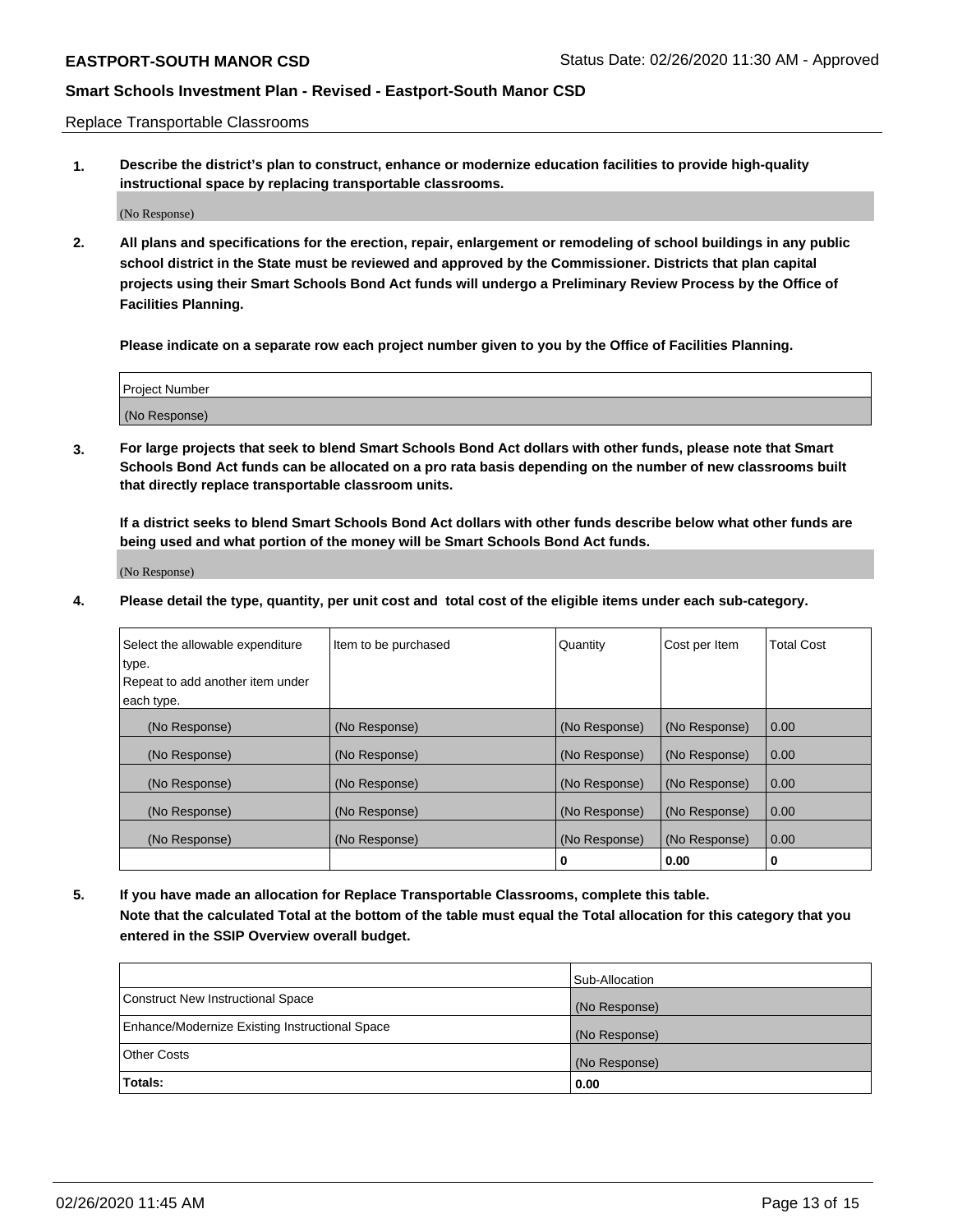#### High-Tech Security Features

# **1. Describe how you intend to use Smart Schools Bond Act funds to install high-tech security features in school buildings and on school campuses.**

The District will be replacing the Door Access Control System and Video Surveillance system with a new fully integrated system and installing additional high definition cameras. The project will also include a new Automated Lockdown system with visual and audible alarms and integration to existing security systems and immediate contact to 911. The telephone system and associate handsets will be upgraded to allow for security message and alerts to be easily access and distributed across the District.

**2. All plans and specifications for the erection, repair, enlargement or remodeling of school buildings in any public school district in the State must be reviewed and approved by the Commissioner. Smart Schools plans with any expenditures in the High-Tech Security category require a project number from the Office of Facilities Planning. Districts must submit an SSBA LOI and receive project numbers prior to submitting the SSIP. As indicated on the LOI, some projects may be eligible for a streamlined review and will not require a building permit. Please indicate on a separate row each project number given to you by the Office of Facilities Planning.**

| l Proiect Number      |  |
|-----------------------|--|
| 58-09-12-06-7-999-002 |  |

#### **3. Was your project deemed eligible for streamlined Review?**

- Yes
- $\boxtimes$  No

### **4. Include the name and license number of the architect or engineer of record.**

| Name                     | License Number |
|--------------------------|----------------|
| <b>Richard Wiedersum</b> | 25398          |

#### **5. Please detail the type, quantity, per unit cost and total cost of the eligible items under each sub-category.**

| Select the allowable expenditure<br>type.<br>Repeat to add another item under<br>each type. | Item to be purchased                                                      | Quantity       | Cost per Item | <b>Total Cost</b> |
|---------------------------------------------------------------------------------------------|---------------------------------------------------------------------------|----------------|---------------|-------------------|
| <b>Electronic Security System</b>                                                           | Video Surveillance<br>Integration/Installation Services                   | 1              | 46.187.00     | 46.187.00         |
| <b>Electronic Security System</b>                                                           | <b>Interior Cameras</b>                                                   | 136            | 1,290.00      | 175,440.00        |
| <b>Electronic Security System</b>                                                           | <b>Additional Exterior Horns</b>                                          | 24             | 1.494.00      | 35.856.00         |
| <b>Entry Control System</b>                                                                 | New Doors with New Card<br><b>Readers/RIM Strike</b>                      | $\overline{2}$ | 7,295.00      | 14,590.00         |
| <b>Electronic Security System</b>                                                           | Panic Buttons & Wiring                                                    | 12             | 680.00        | 8.160.00          |
| <b>Electronic Security System</b>                                                           | New telephones                                                            | 341            | 333.00        | 113,553.00        |
| <b>Electronic Security System</b>                                                           | <b>Exterior Cameras</b>                                                   | 98             | 1,970.00      | 193,060.00        |
| <b>Entry Control System</b>                                                                 | New DAC Take Over Panels                                                  | 67             | 2,037.00      | 136,479.00        |
| <b>Electronic Security System</b>                                                           | <b>Additional Speakers</b>                                                | 48             | 1,427.00      | 68,496.00         |
| <b>Electronic Security System</b>                                                           | <b>Hi-Mounts</b>                                                          | 45             | 204.00        | 9,180.00          |
| <b>Entry Control System</b>                                                                 | Integration to Fire Alarm, Door Access<br>Control, Telephone System, E911 | 5              | 6,793.00      | 33,965.00         |